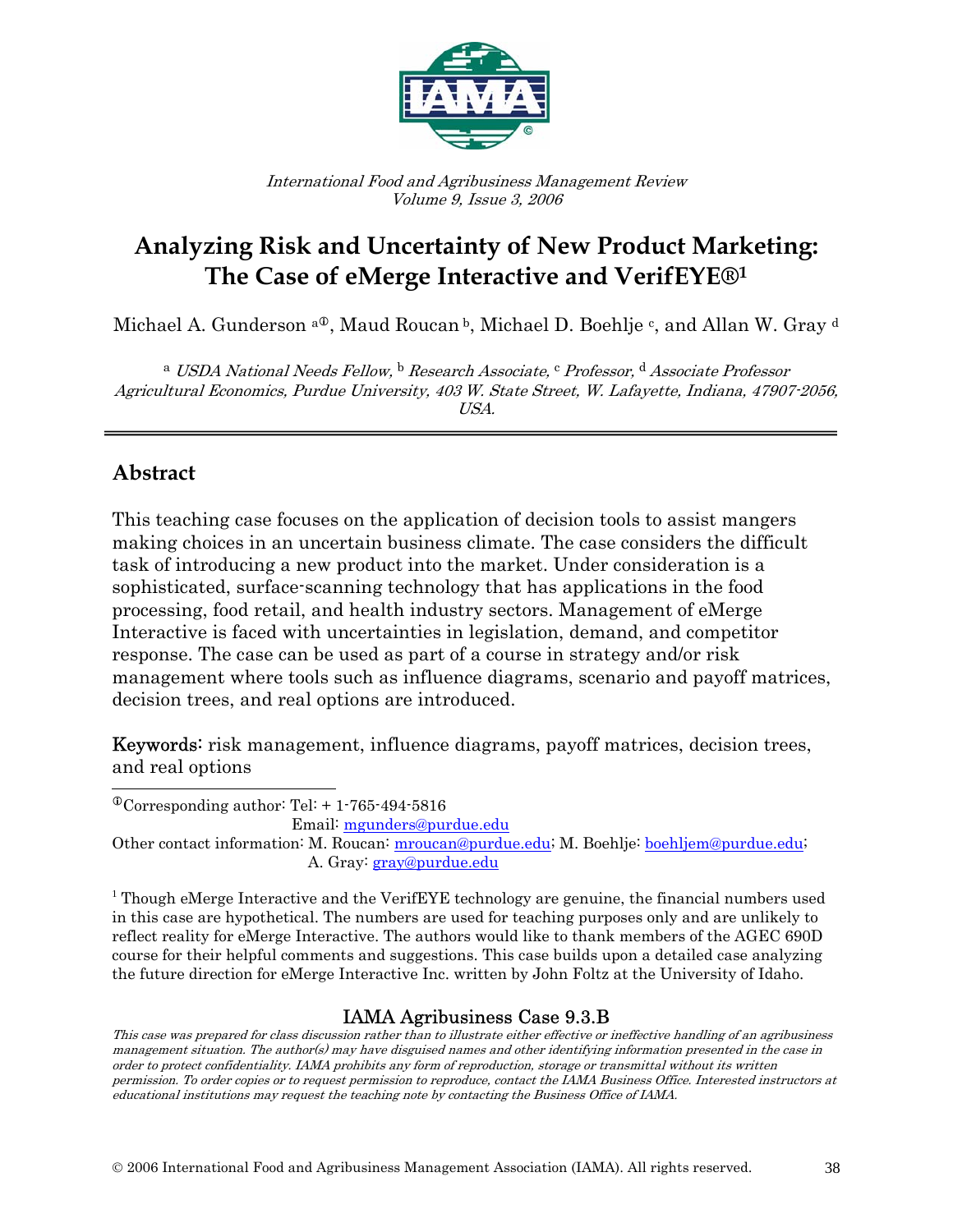# **Introduction**

William Mies, the Vice-President of National Accounts for eMerge Interactive, was listening in on the second quarter results report on August 9, 2005. Dave Warren, CEO and President of eMerge Interactive, indicated that, "The medium- to longerterm outlook for our VerifEYE technology remains positive." Mr. Mies knew that testing by independent parties, including the USDA, indicated that VerifEYE significantly reduced visible and non-visible contamination on meat carcasses. With this outlook he was optimistic that investors would be willing to overlook the lower than expected short-term revenues for the significant long-term potential offered by the VerifEYE technology.

The future potential of VerifEYE and how best to capture the value created by the technology has been weighing heavy on the minds of Mr. Warren and his management team. They know the market for this scanning technology is fraught with many uncertainties including government mandates, consumer demand for scanned products, and the innovative responses of competitors. Although management wants to capitalize on the incredible value they believe lies in VerifEYE, they also know they need to limit their downside risk with the introduction of the product to remain an attractive investment.

As the conference call for the results report wrapped-up, Mr. Mies began to think about the challenge Dave Warren had issued him the day before. Confident that the future was bright, Mr. Warren asked Mr. Mies to begin quantifying some of the risks that they faced in rolling-out their VerifEYE technology. Mr. Warren charged Mr. Mies with developing a presentation addressing these market uncertainties, and asked that he be ready to share his findings with the senior management team next week.

### **eMerge Interactive Background**

Located in Sebastian, Florida, eMerge Interactive is a start-up company attempting to bring information and traceability technology to the animal protein market. Incorporated as eMerge Vision in 1994, the company conducted an initial public offering in February 2000 raising \$130 million (www.emergeinteractive.com). These proceeds were used to fund three primary product areas: cattle marketing, an online agricultural products store, and a feedyard information management system. Adoption of these products was slower than anticipated and plans never fully materialized. In May 2001, eMerge discontinued its online store and halted development of many technical operations.

In August of 2001, a new management team headed by President and CEO Dave Warren took responsibility for the operations and strategic direction of eMerge. Mr. Warren has extensive experience in the livestock industry. He became president of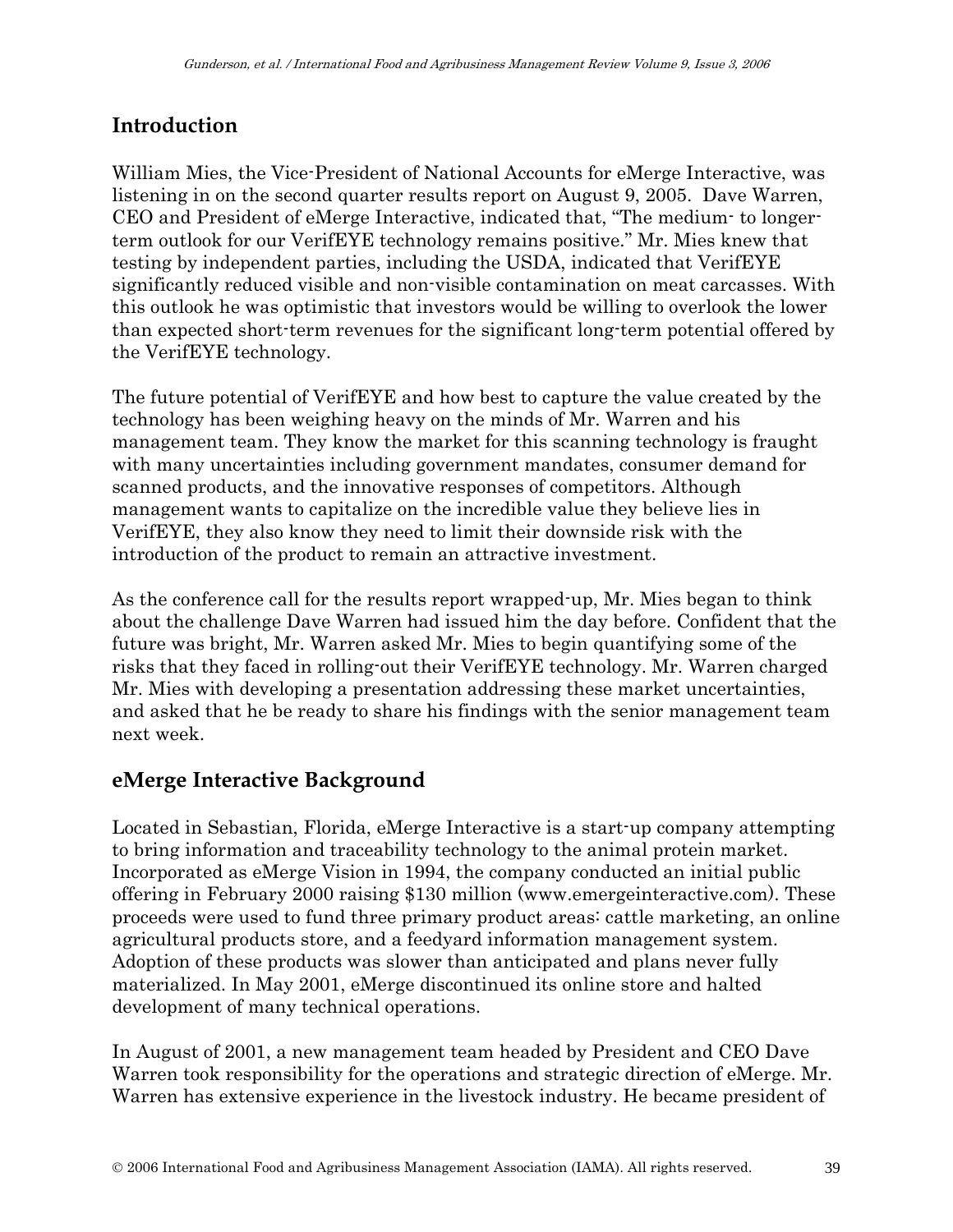Allflex USA, Inc. (www.allflexusa.com) in 1990 and helped that company establish itself in North America. His experience within the livestock industry exceeds 30 years of sales and management expertise, and he used this knowledge to build a skilled management team (Table 1).

This new team pared back the cattle and online operations, and shifted focus to two products: CattleLOG and a yet unnamed fecal detection tool. It was these two products that appeared to have the most potential in ensuring eMerge's future success, and so commercialization of both product lines was pursued.

CattleLOG is the name for a suite of products and services designed to allow for greater communication of individual animal data between producers and processors. These products include data collection software that operates on a user's PC and a separate online data reporting service. This product allows producers, feeders, and packers to analyze individual animal data collected at all stages of production. The program is suitable for large, high volume cattle feedyards and smaller operations making it attractive to most cattle ranchers.

Management named the fecal detection system VerifEYE® and began working with meat processing plants to install it through a signed developmental agreement. As well, a handheld version of VerifEYE® was launched and received considerable interest in the U.S. and abroad.

Today, eMerge is divided into two business units: CattleLOG® and VerifEYE®. Their mission is to deliver innovative technologies to new industries in a manner that creates new value for the industry and consumers. Management continues to grow revenues while controlling costs (Figure 1).

| <b>Executive</b> | Leadership Role                               | <b>Experience</b>                                                                                                                                                                     |
|------------------|-----------------------------------------------|---------------------------------------------------------------------------------------------------------------------------------------------------------------------------------------|
| David C. Warren  | President and CEO                             | More than 30 years of sales and management<br>experience in the livestock industry including time<br>with Allflex USA and Fermenta Animal Health                                      |
| Robert Drury     | Executive V.P. and<br>Chief Financial Officer | More than 10 years of finance expertise including<br>time with the Ag Chemical Division of FMC<br>Corporation and Pepsi Co.                                                           |
| Mark S. Fox      | Executive V.P.<br>Technologies                | More than 20 years experience in software design,<br>development, and management including time with<br>Professional Software Consultants/Intentia Americas<br>and Cerner Corporation |
| William Mies     | Vice-President National<br>Accounts           | More than 30 years of experience in the livestock<br>industry including a key role in creating, and then<br>advising, the National Beef Quality Assurance<br>Program                  |

Table 1: eMerge Interactive Management Team

Source: eMerge Interactive, Inc. corporate website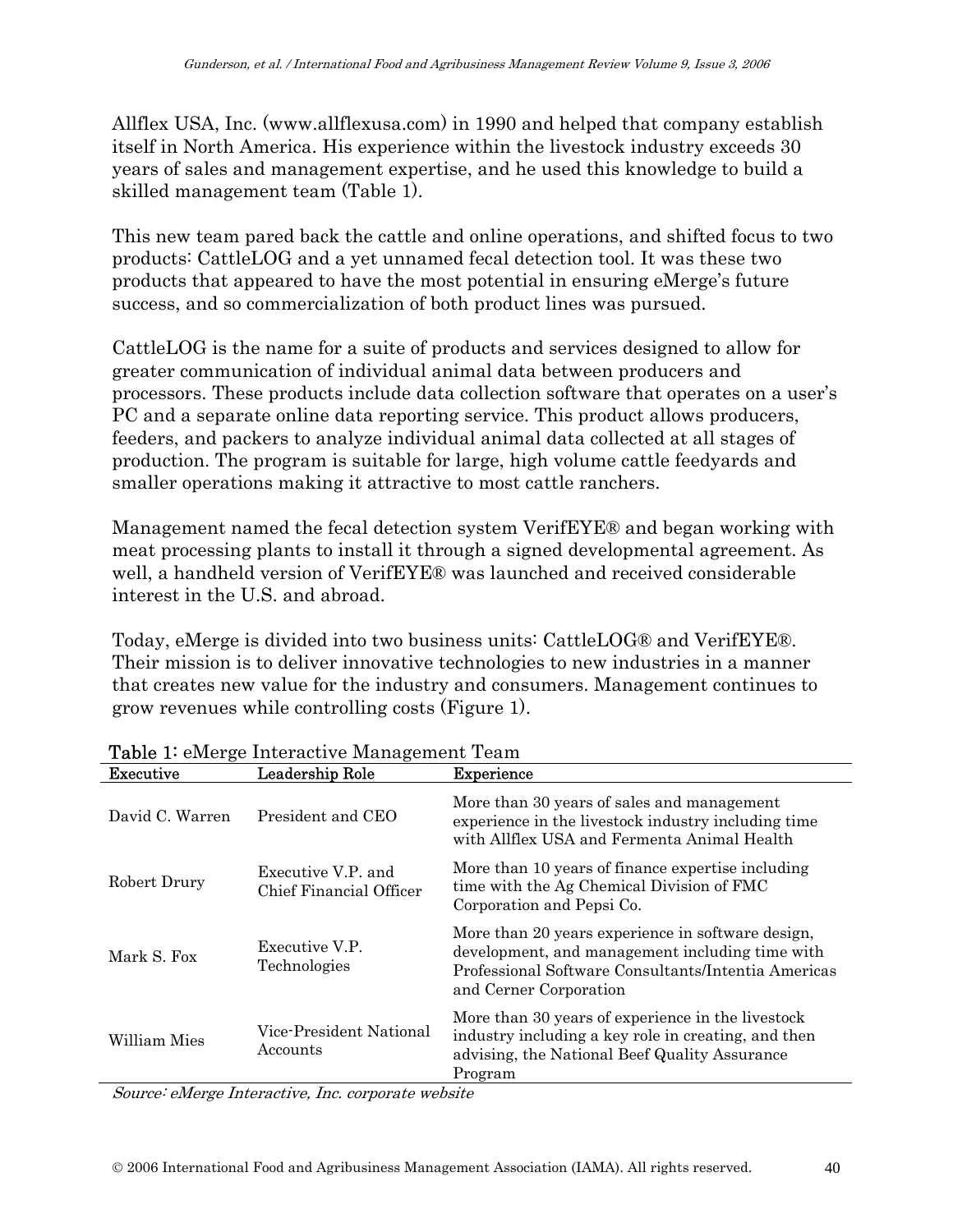

Figure 1: eMerge Quarterly Revenues and Cost of Goods Sold Source: SEC filings

### **The VerifEYE Technology**

According to Mr. Warren in an interview with *The Wall Street Transcript*, "Today each packing plant has a series of interventions that attempt to remove contamination on the animal. Through the slaughter process, there are several areas where either fecal matter from the hide or from the ingesta of the animals can contaminate the beef. After the interventions, you have a USDA inspector who is part of USDA's Food Safety Inspection Service or FSIS, to give USDA approval for the carcass. The problem is that the inspector can only see what the human eye can detect. VerifEYE uses a fluorescent response technology that provides the ability to detect microscopic or invisible amounts of contamination that could be harboring the deadly bacterial pathogens. Workers and inspectors now have a new technology to enhance their detection efforts."

eMerge's VerifEYE technology gives users the ability to detect the organic contaminants that carry bacteria (such as E.Coli) on animal carcasses and hand surfaces. The VerifEYE Food Safety Technology can detect the organic contaminants by fluorescence. This gives users the opportunity to be more efficient in their practice. For example, in the meat processing industry, workers can be more precise in their trimming job and waste from over-trimming can be reduced. Furthermore, chemical treatment of non-contaminated meat is unnecessary. Expenses and reputation problems caused by possible recalls can also be avoided. The technology can be incorporated in a hand-held scanning unit that users can use to scan carcasses.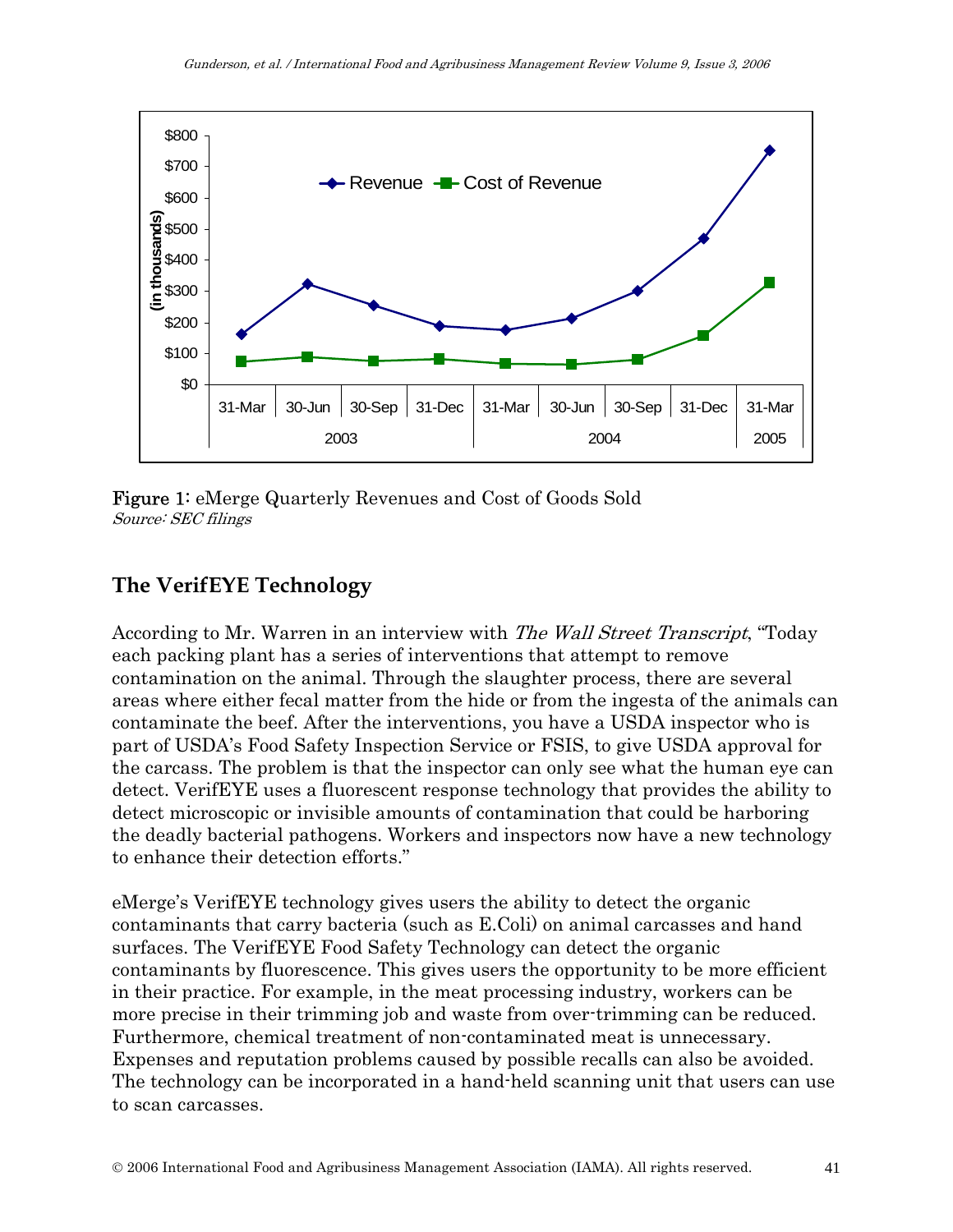

Carcass Scanning Unit



Hand Held Unit (SOLO)

Hand Scanning Unit

Figure 2: VerifEYE Units Source: www.verifeye.net

In the healthcare industry, a hand scanning unit can help reduce food-borne illness outbreaks and the spread of disease by reducing improper hand hygiene. The technology can also be used to scan workers' hands after washing them to detect whether organic contaminates are present.

#### **eMerge Interactive Goals and Strategies for VerifEYE**

According to their website, the VerifEYE Food Safety Group is dedicated to developing and marketing cutting-edge products that improve food safety in the meat/food processing, food retail and foodservice industries to achieve the highest levels of food safety for all American households. To accomplish this, they continue to dedicate resources, in particular their skilled research and development team, toward innovation of products that can reduce food borne illness and improve quality of life.

Support for the VerifEYE technology has come from industry, academia, and government alike. Executives at Excel Corp., Rosen Meat Group, and ABC Research Corp. have provided endorsements; positive reports have also come from the University of Florida and The Handwashing Leadership Forum. Most recently the Secretary of Agriculture awarded the Secretary's Honor Award to the inventors of VerifEYE for "Enhancing Protection and Safety of the Nation's Agriculture and Food Supply."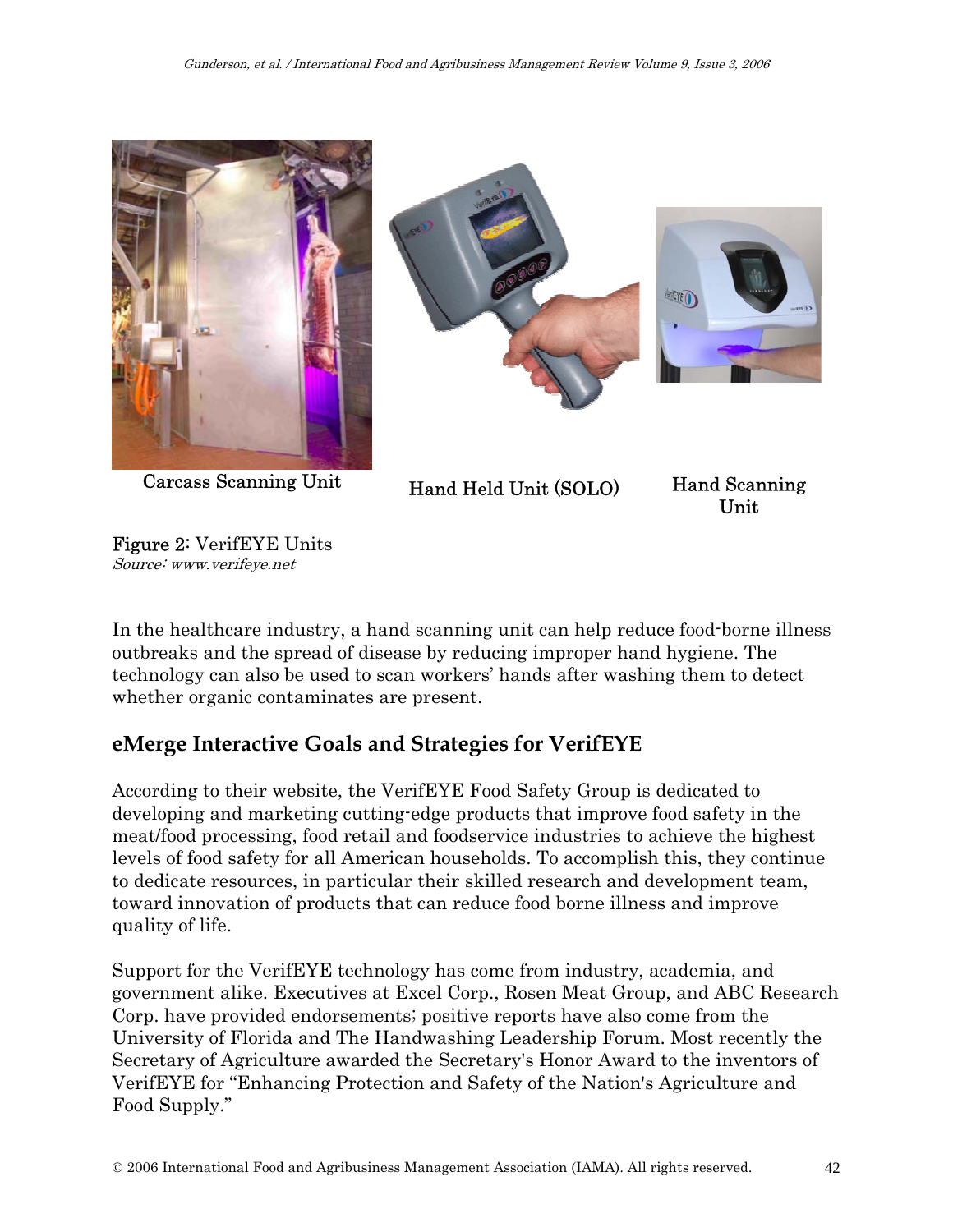### **Potential VerifEYE Customer Sectors**

According to the United States Department of Agriculture 32.7 million head of cattle are slaughtered and processed into 24.7 billion pounds of beef, which accounts for more than half of the 45.6 billion pounds of red meat (beef, veal, pork, and mutton) produced each year. There are 855 red meat slaughter plants in the U.S. under federal inspection. More than 80 percent of these plants slaughtered at least one head of cattle in 2004, with the remainder of these plants processing exclusively hogs and sheep. Just 13 plants (under 2 percent), however, processed more than 52 percent of the head of cattle slaughtered (Figure 3).

Generally speaking U.S. red meat processing is highly concentrated among the five largest processors. The largest player, Tyson Foods, alone accounts for more than 30 percent of the volume of beef processed (Figure 4). The next four (Excel, Swift, National Beef, and Smithfield) account for another 67 percent of the industry, and each of them are also involved in the poultry and pork processing sectors – enterprises that also stand to benefit from the carcass scanning technology. The management of eMerge Interactive has established relationships with several of these processors. eMerge is open to leasing and/or selling the VerifEYE units to processors. They offer extensive servicing of the units once they are installed.



#### **Million Pounds**

Figure 3: U.S. Monthly Commercial Red Meat Production Source: USDA-NASS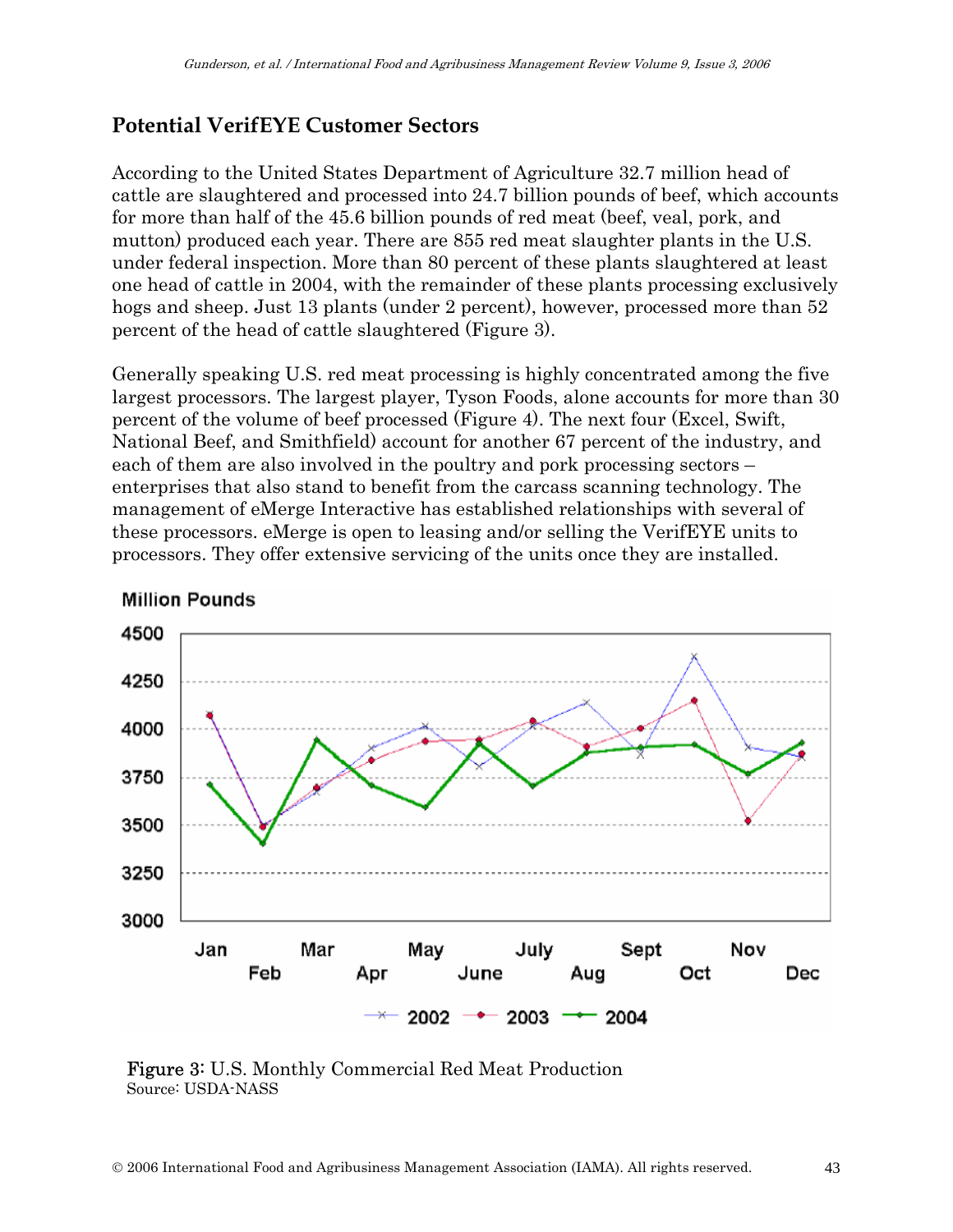

Figure 4: Market Share of the Largest Beef Processors

As noted earlier, other sectors that could potentially benefit from this type of scanning technology are hospitals, nursing homes, day care centers, and food retailers. All of these share the important characteristic that the cleanliness of employee's hands plays a critical role in the quality of a good or service being delivered. The hand scanning unit can detect the same visible and invisible contaminants that could potentially transmit disease among patients, particularly children or the elderly. In fact, eMerge's own research indicates that the VerifEYE Hand-Hygiene System will identify contaminants on contaminated hands which the U.S. Centers for Disease Control (CDC) deems responsible for up to 23% of the estimated 76 million cases of food borne illness each year.

According to the CDC there are nearly 5,800 hospitals and nearly 16,500 nursing homes in the United States. More than 13 million people provide health care services in the U.S. including 5.6 million in hospitals and 1.9 million in nursing homes. Furthermore, the CDC estimates that healthcare-associated infections account for 2 million infections and 90,000 deaths in U.S. hospitals alone. This results in \$4.5 billion in excess health care costs annually. On their website the CDC states that "adherence to recommended infection control strategies can protect patients by reducing infections substantially."

Child day care centers would also find VerifEYE useful in the hand-scanning unit. Because kids are at an increased risk for acquiring some illnesses, this would help child care providers ensure adequate cleanliness by employees. According to the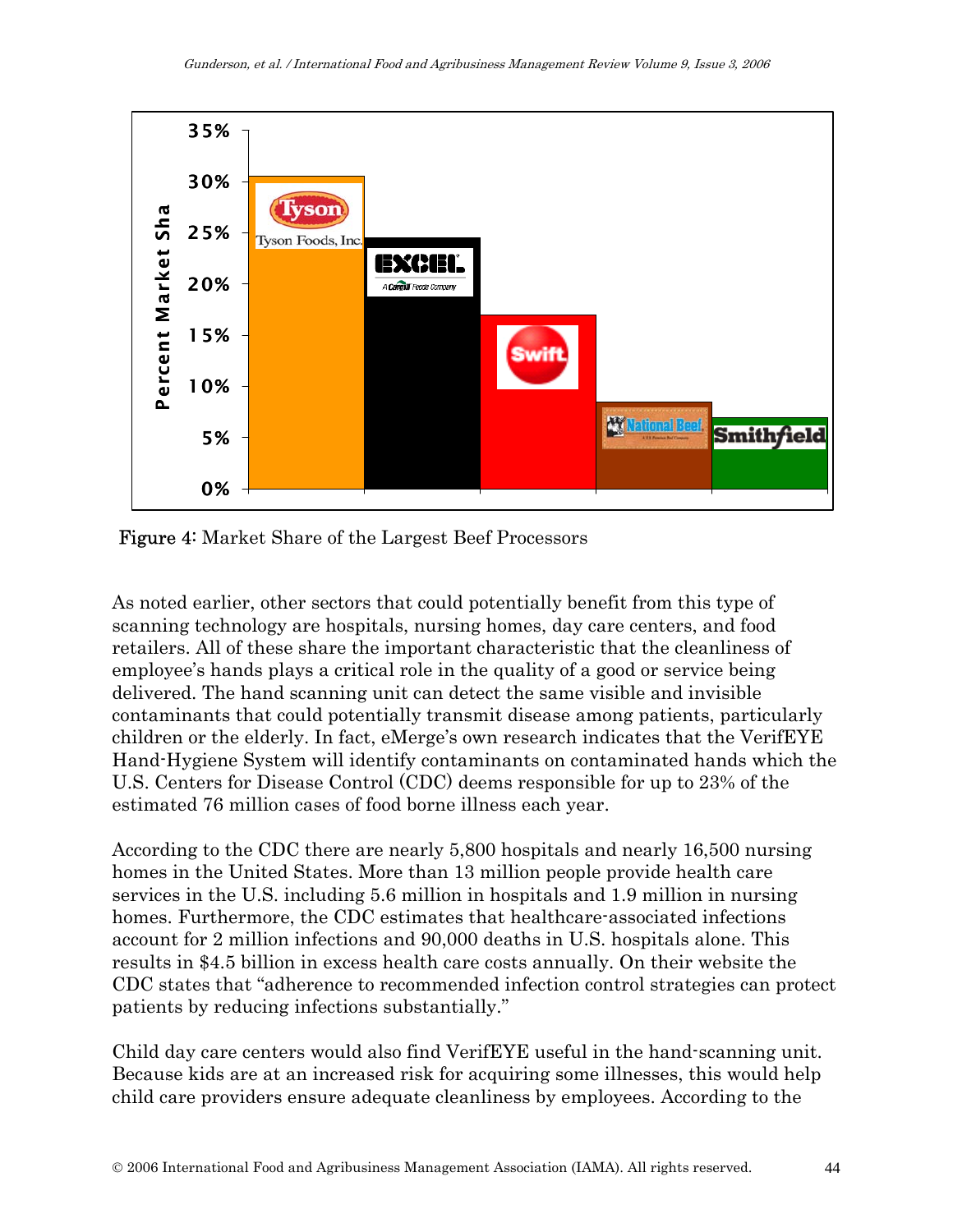U.S. Census Bureau there are more than 54,300 child day care providers employing more than 740,000 employees annually. Two other sectors that could benefit from VerifEYE are full and quick service restaurants. Nearly 7 million employees work in more than 366,000 establishments.

# **The Problem: Managing Market Uncertainty**

For this case study you are a member of Mr. Mies's staff and he has come to you to lead this project. You are attempting to assess the market environment that will unfold for the VerifEYE technology. Your discussions thus far have focused your attention on three major sources of uncertainty – government legislation, consumer demand, and competitor response. Vice-President Mies has asked you to frame the analysis and help him prepare to present this information at the next executive meeting. Appendix A summarizes an internal interview Mr Mies has had with Dave Warren that provides additional background and Mr. Warren's perspective on the challenges and opportunities for eMerge Interactive and the VerifEYE technology. You recently had a chance to review some ideas on scenario analysis, payoff matrices, decision trees, and real options and thought they might be helpful in capturing thoughts and framing the analysis and discussion.

## **Appendix A - An Interview with CEO and President Dave Warren**

William Mies (WM): Dave, how are we going to convey to eMerge investors the excitement about the VerifEYE technology that we've been developing?

Dave Warren (DW): I think that this is an incredibly unique product that has the ability to substantially reduce the likelihood of a food borne illness that can be caused when contaminants such as E-coli and salmonella make it through the food supply chain. Just as importantly, the scanning technology has many uses beyond just the food processing industry such as in the health and child care industries and in the food retail sector. Look, as more people start dining out more frequently they are going to increasingly demand food safety from restaurants. This technology can reduce the amount of contaminants that are passed along as the result of poor hygiene on the part of food service employees, child care workers, and hospital staffs. This unique product is patented and our competitor intelligence tells us that competitors are still a ways away from producing competing products. Our guess is that competitors are likely to wait until demand for these types of products begins to materialize before they make a move. This, I think, gives us an excellent opportunity in the marketplace.

WM: What does the roll-out for VerifEYE look like and what is our timeline?

DW: We have already begun working with meat processors that we know very well from our relationships built around our CattleLOG products. However, marketing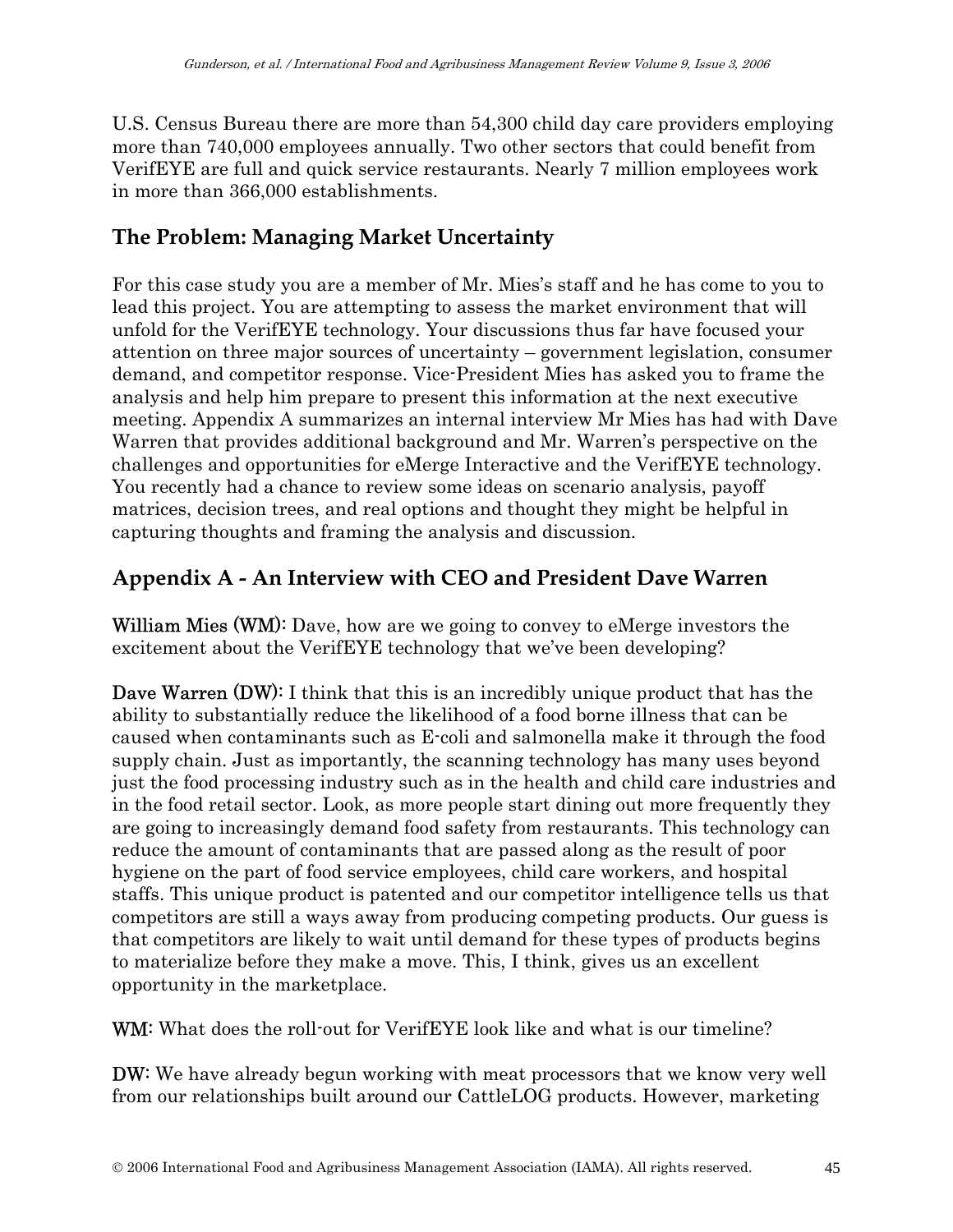this technology is much more difficult for our company when we think about some of these new applications in the food service and health care industries. We are considering a few options and would like to identify within the next year if we can directly market this product or if we need to work with reputable companies that already serve these industries and license the product to them to distribute. I think we need to resolve this decision very soon. Part of what concerns me in this decision is that we aren't sure if there will be government legislation demanding significant improvements in contaminant identification and reduction.

W. Do you see a mandate coming in the near future?

DW: That's a great question and something we have been considering to great lengths. We have even contemplated waiting until the government has decided on the mandate before choosing a marketing strategy. Right now it seems like the chances of a mandate or no mandate are roughly equal. Bill, it isn't enough to just hypothesize about potential outcomes, but we need to spend time thinking about the likelihood of different scenarios occurring and assigning probabilities to these events. This will enhance our ability to make decisions given what our expertise in the market is signaling. In this case our contacts in Washington have indicated that the mandate is currently in committee meetings with several members of Congress raising some concerns about the implementation costs of a mandate. The benefits appear to be substantial and we are providing that type of information to Congress to help speed the decision. But like I said, right now it seems like a 50/50 chance.

W. How would this type of mandate impact the profitability of VerifEYE?

DW: First off, I don't think we are going to wait for a mandate. But, if the government chooses to mandate stricter regulations we will be ready. A mandate more or less dictates what demand will be but it also tends to create a lot of competitors trying to fill the same gap. With a government mandated demand, if we can roll out with a partner, my staff estimates the benefits will be in the area of \$60 million or so. But, if a competitor or competitors innovate similar technologies – then we might see profits in the area of \$27 million. And there's probably a 40% chance that competitors are ready with similar technologies. We are more concerned with innovations that would be superior to VerifEYE, which are roughly as likely as similar technologies being innovated. We estimate this would mean negative profits of about \$3 million for eMerge.

Alternatively, if we go with a direct marketing strategy and there is a government mandate, we will maintain more control over the supply chain, but will have to hire additional staff to carry out the marketing activities which will delay rollout and increase the probability of preemptive technologies by about 10%. Without competitors we expect profits to be \$75 million due to the additional influence we'll have in the channel, but similar technologies would cut profits by about \$40 million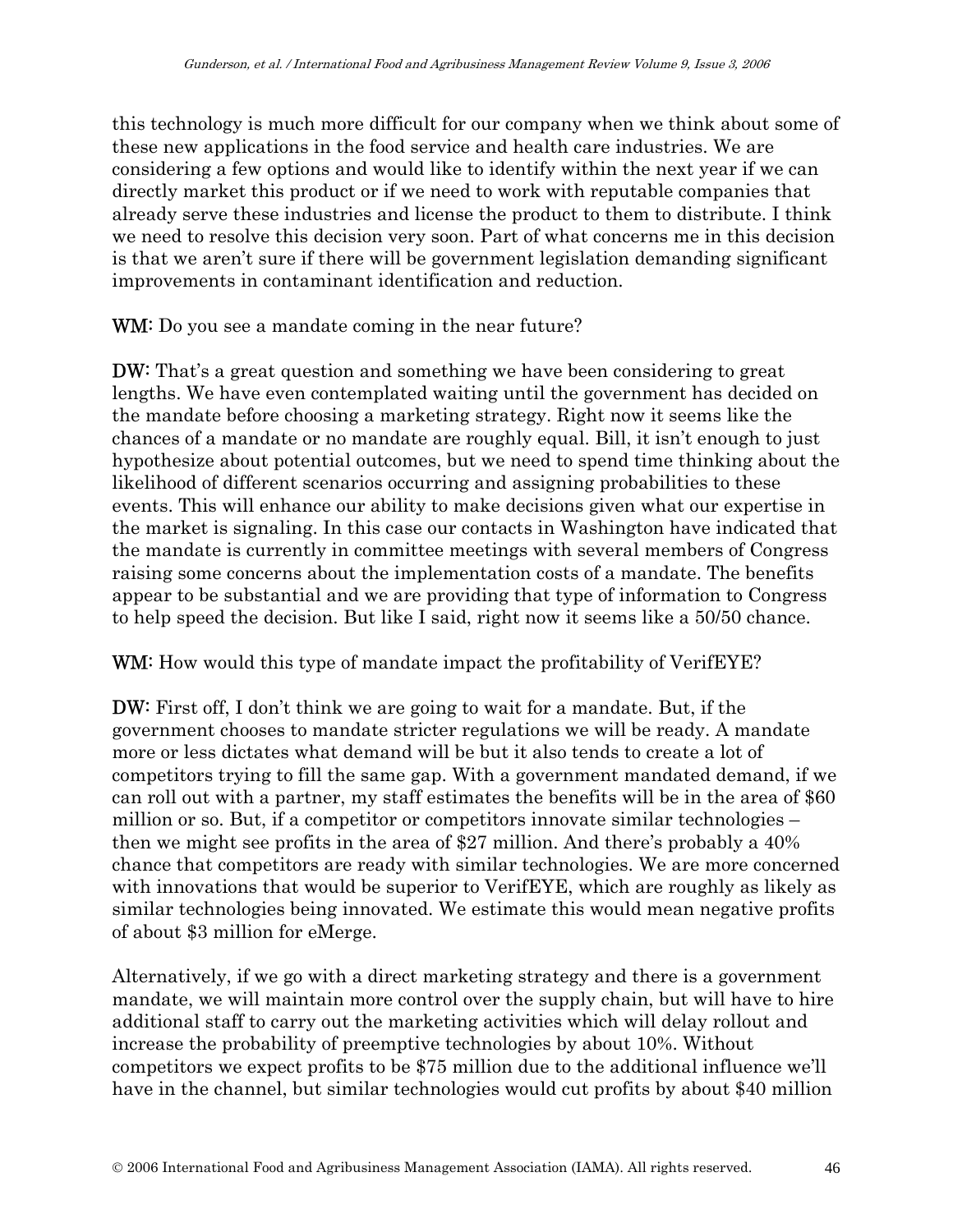from that number, and profits would again be negative \$3 million if we see a better technology introduced into the marketplace.

WM: How do you see the market for VerifEYE if the government does not enact a mandate?

DW: This is a great product and our market research indicates there is some chance that there will be high demand for the VerifEYE technology. We want to be the preeminent company in food safety and we are considering rolling-out the technology with a license agreement despite a 60% chance that adoption will be low in the first few years of its initial offering. With the limited investment of this approach to the market, we'll see some cost savings and lower downside risk. We would expect that if there is high demand, competitors will innovate and produce preemptive technologies about half the time, but we would still be profitable to the tune of roughly \$7 million. There is also a 40% chance that similar technologies will be rolled out at the same time and profits under this scenario are expected to be about \$25 million, but would be about \$63 million if we don't see any competitors in the marketplace.

W.W. What if demand is low as you have indicated is a possibility?

DW: Under the license agreement we would pursue, we would see limited exposure. Our competitors would be less likely to innovate into preemptive technologies, and we would anticipate just 30% of the time there would be such innovations and even then we would likely have a loss of about \$3 million. I anticipate about 40% of the time competitors will be in the market with similar technologies. Then it will be dog-eat-dog competition for market share and we might not see any short term profits. But, if no competitors get in, which we would expect to occur about 30% of the time, we would see small profits to the tune of about \$12 million.

WM: If we choose a direct marketing strategy instead what does the future hold if the government doesn't enact a mandate?

DW: This option seems to offer the most upside potential if demand materializes. We would hire the best marketing team possible and would expect a good return on the investment – we would expect an increase in the probability of high demand around 60% of the time. There is no reason to believe that our competitors would innovate with different probabilities than if we used a license marketing strategy, but we would see profits be just \$5 million if preemptive technologies emerge, \$20 million if similar technologies emerge and a homerun of \$68 million if we are the only supplier in the market.

WM: How does this direct marketing strategy look in the face of low demand?